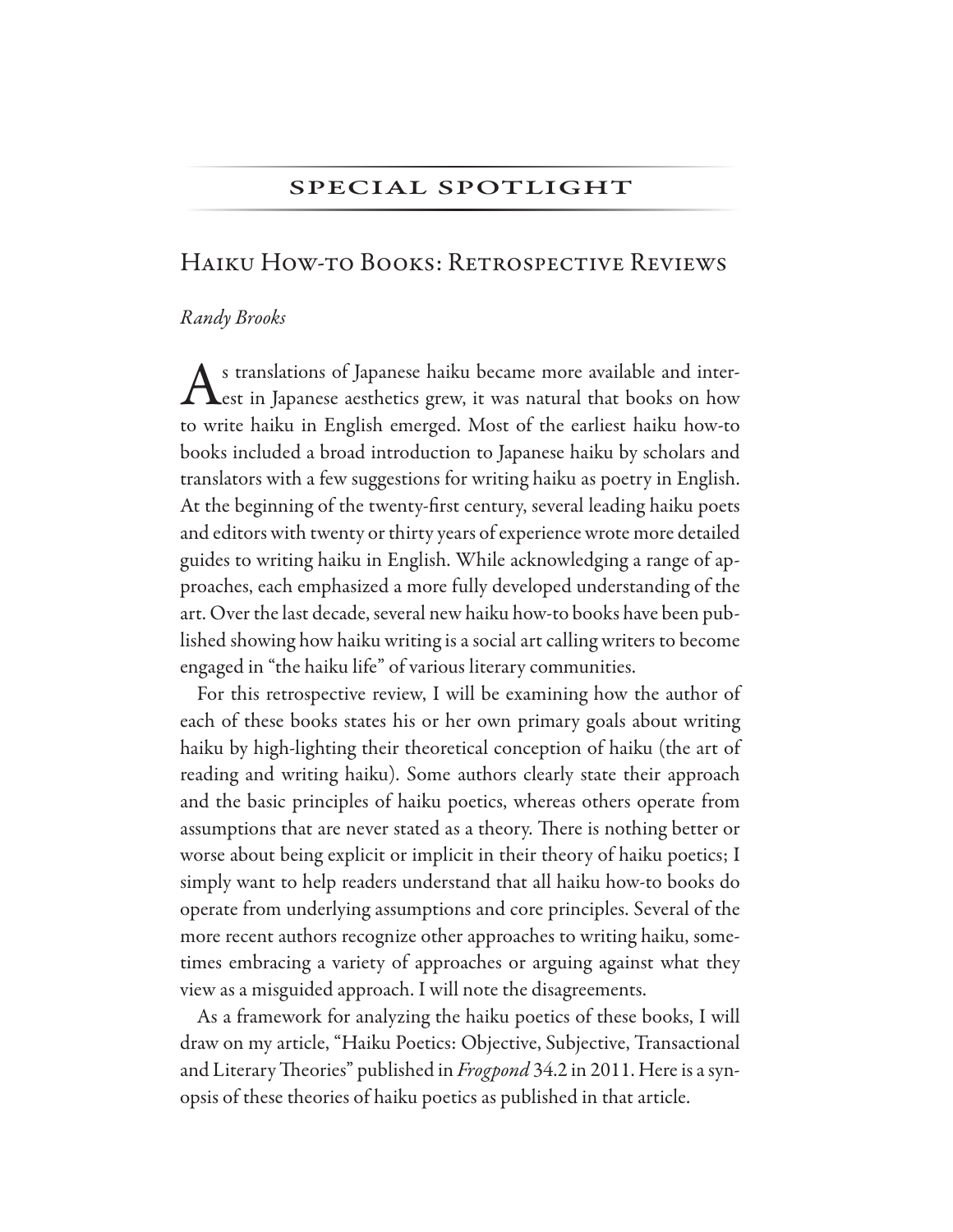**Objective Haiku Poetics** emphasize the importance of reality, usually referred to as nature. The haiku moment is characterized as an instance of sensory perception of reality, without the blurring lens of human values or perspective. The writer is present as an "everyman" representative of human beings in general, perceiving nature (or reality) without stated explanation, commentary, or emotional response. The writer is supposed to be ego-less, so that the haiku will be about the thing observed instead of the observer. The goal is to show things "as they are" without interpretation or emotional coloring of significance.

Subjective Haiku Poetics emphasize the inner world and life of the writer. The haiku moment is characterized as an instance of self-awareness about the feelings and significance of "being in my own world." The writer explores his or her own identity and life's experiences through haiku, writing about themselves, their family, their hometown, or their culture in an ongoing autobiographical haiku journal. Many haiku writers in this tradition embrace haiku as therapy or as a means of spiritual growth through meditation and self-contemplation. The subjective haiku writer hopes that readers accept his or her haiku as genuine, authentic expressions of the writer's life.

Transactional Haiku Poetics emphasize the social nature of haiku as a call and response process of creative collaboration between the writer and reader. The haiku moment is characterized as a union of reader and writer who meet in a haiku as co-creators of the felt significance of the poem. In transactional haiku poetics, reality is socially constructed as images and language connected to culturally shared memories and experiences (a community's shared collective consciousness). Language is also viewed as a shared social construct, with culturally sensitive word choice and phrasing being a primary means of sharing significance between writer and reader. The reader relates to the images in the haiku through his or her own memories and associations with the things mentioned in the poem in order to create their own felt experience and understanding of the haiku moment. Overall, sharing haiku creates a sense of community often on multiple levels—locally, regionally, internationally, and online.

Literary Haiku Poetics emphasize language, through which the writer crafts an imaginative stage of possibilities—a fiction. The writer crafts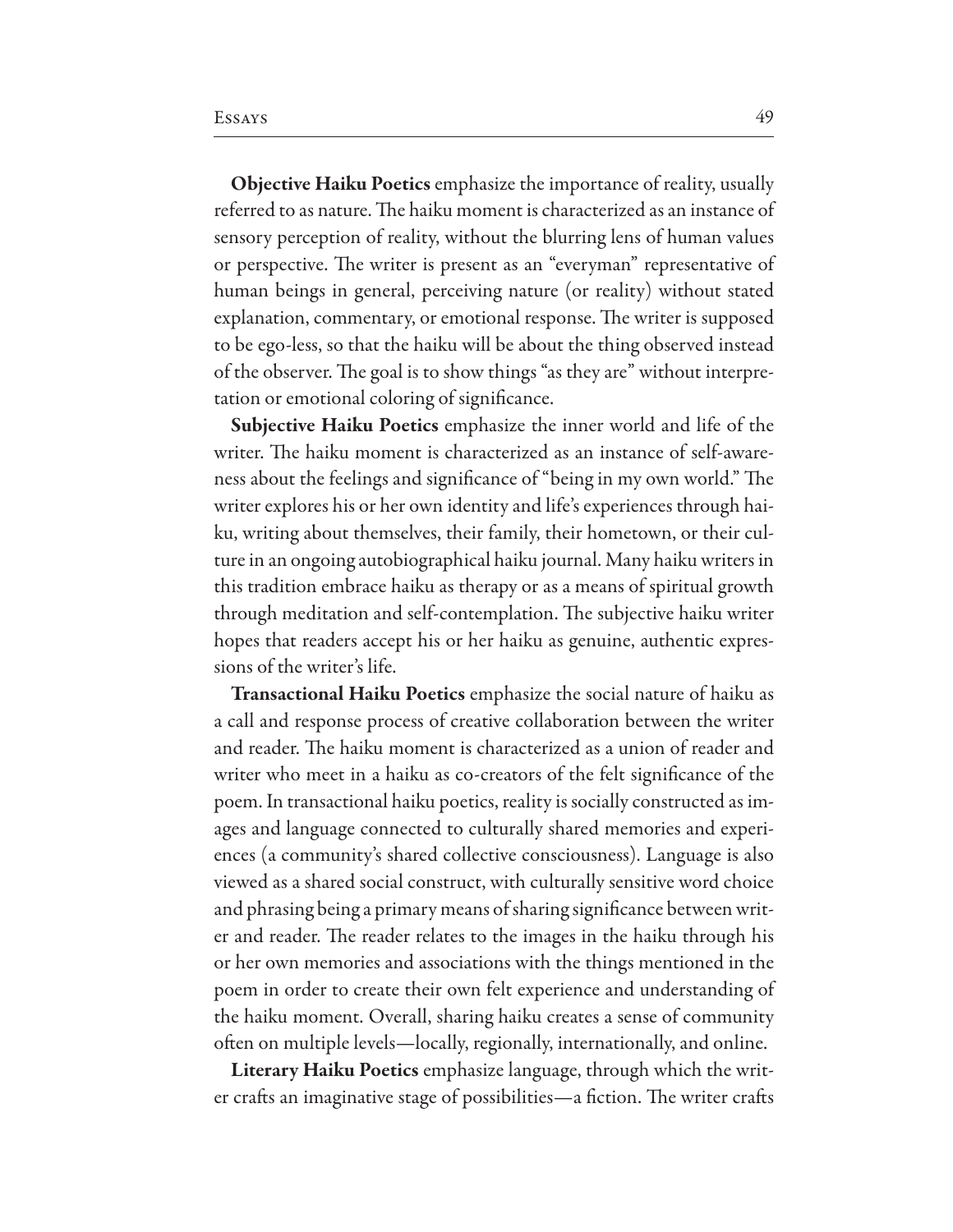a literary artifact with all of the linguistic tools and imaginative resources available in his or her poetry toolkit. The haiku moment is characterized as an experience of the poem itself—its sound, its structure, its images, its characters and its overall significance. Literary haiku are written from memories, experiences, imagination, and in response to other works of art. As a language-based approach, literary haiku celebrate playful language employing puns, slant rhyme, alliteration, allusions, implied analogies, metaphors and other poetic techniques. Haiku is an experience of the language construct. The primary goal of literary haiku is to be an engaging literary artifact with an immediate aesthetic literary experience with lasting value to readers.

Haiku as a Closed Form is an approach that views haiku as a closed form within the traditional range of general poetics. In the haiku community we are all aware of the popular misconception of haiku as a closed form in which the defining characteristic is the 5-7-5 syllable count for a three-lined poem with a seasonal reference (See the Webster dictionary definition.) This form-only approach to haiku ignores the various ways that haiku traditions typically define reality, language, and roles of writers and readers. According to this approach anyone can write a haiku with any possible content as long as the language is organized in three lines with 5-7-5 syllables. That's all it takes for it to be a haiku. This approach denies that haiku is a literary genre with it's own poetics or underlying aesthetic traditions. This approach conceives of haiku as merely a closed form of poetry with a set pattern of syllables.

#### RETROSPECTIVE REVIEWS

*Haiku in English*, by Harold G. Henderson (Rutland, VT: Charles E. Tuttle Co., 1967).

As a scholar and translator of Japanese haiku, Henderson speculates about the possibilities of writing haiku in English. He discusses the four "rules" of Japanese haiku:  $(1)$  consists of seventeen Japanese syllables,  $(2)$ contains some reference to nature,  $(3)$  refers to a particular event, and (4) presents that event as happening now. He discusses the possibilities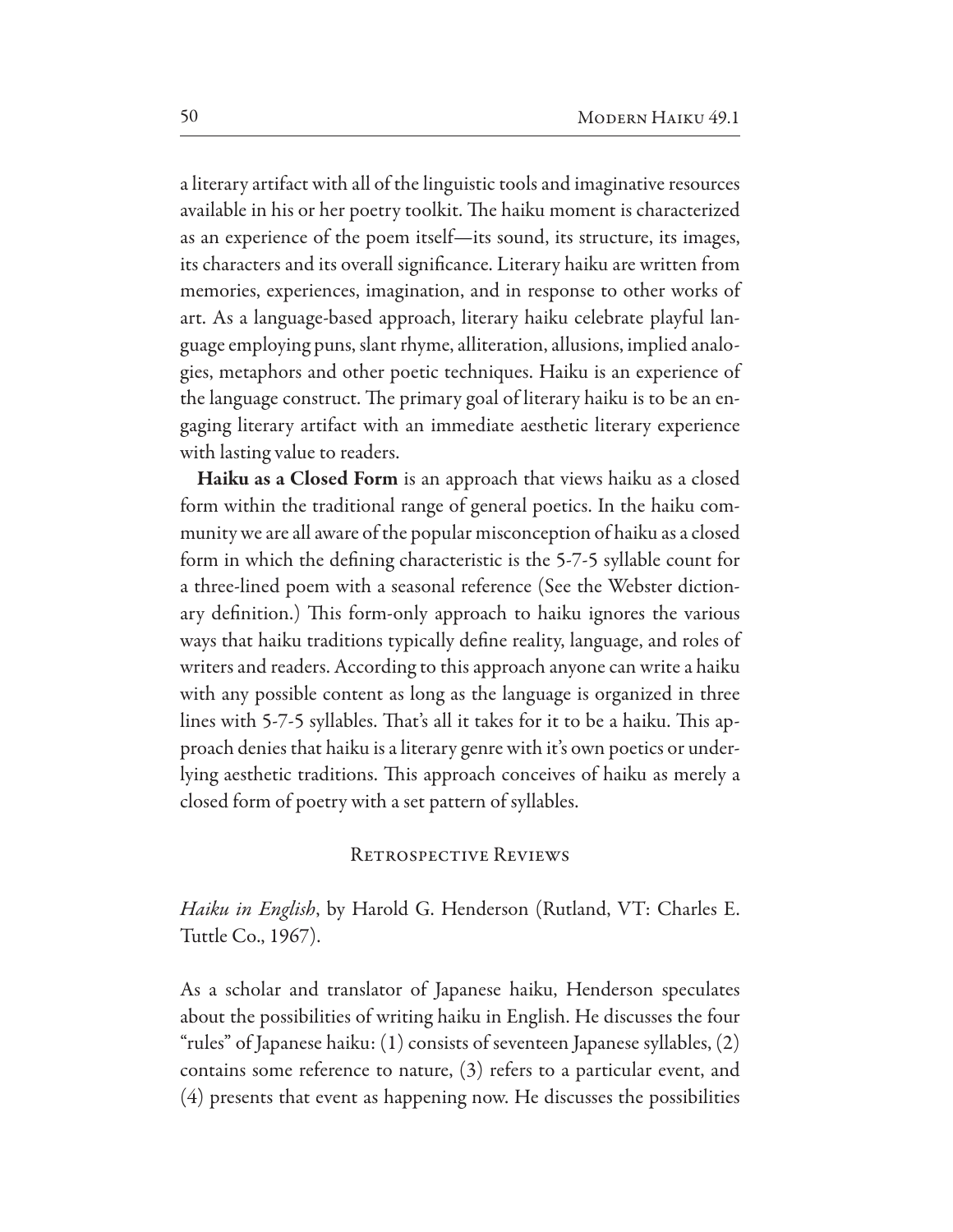of how these rules might or might not apply to haiku in English. His primary recommendations for teaching students and beginners how to write haiku is to follow the syllable pattern and attempt to "master this purely objective type of haiku" (56). He also states that "The greatest difficulty all beginners seem to have with picture haiku is that of concentrating on making the picture clear, and omitting their own interpretations" (57). For more advanced haiku writers, he suggests they may go beyond this objective approach and share emotions and more nuanced insights. They can "advance" to a more literary craft of writing haiku. As seen in his translations, he emphasizes the possibility of haiku that embody the beauty of language in the literary art of poetry—employing rhyme, poetry techniques such as enjambment, and musical phrasing. His translations and own examples of original work in English suggest that he views writing haiku as the creation of carefully crafted literary artifacts. Henderson discusses how the haiku tradition calls for certain content and tropes including the kigo (season word) and a moment of contemplation, but overall, he values haiku as poetry. He also followed several poetry conventions of his day, such as titles, capital letters for first lines, punctuation, and the 5-7-5 form, closing each haiku as a complete sentence with a period. Even though his advice focuses on writing objective haiku, Henderson calls for experimentation and a variety of approaches for haiku in English. He concludes, "Our poets have the task of developing traditions, standards, and presumably conventions of our own" (65). He adds, "Experimentation is needed in all kinds of devices, such as assonance, alliteration, internal rhyme, etc. Here the great danger is that of making the poem too beautiful, so that the words get between us and 'the thing" (66). This earliest how-to book is based primarily on an objective haiku poetics, with advanced poets achieving a more sophisticated work based on literary haiku poetics.

*Aware—A Haiku Primer*, by Betty Drevniok (Bellingham, WA: Portals Publications, 1981).

This is one of the first how-to write haiku books written by an active English-language haiku poet. Drevniok provides a short overview of haiku as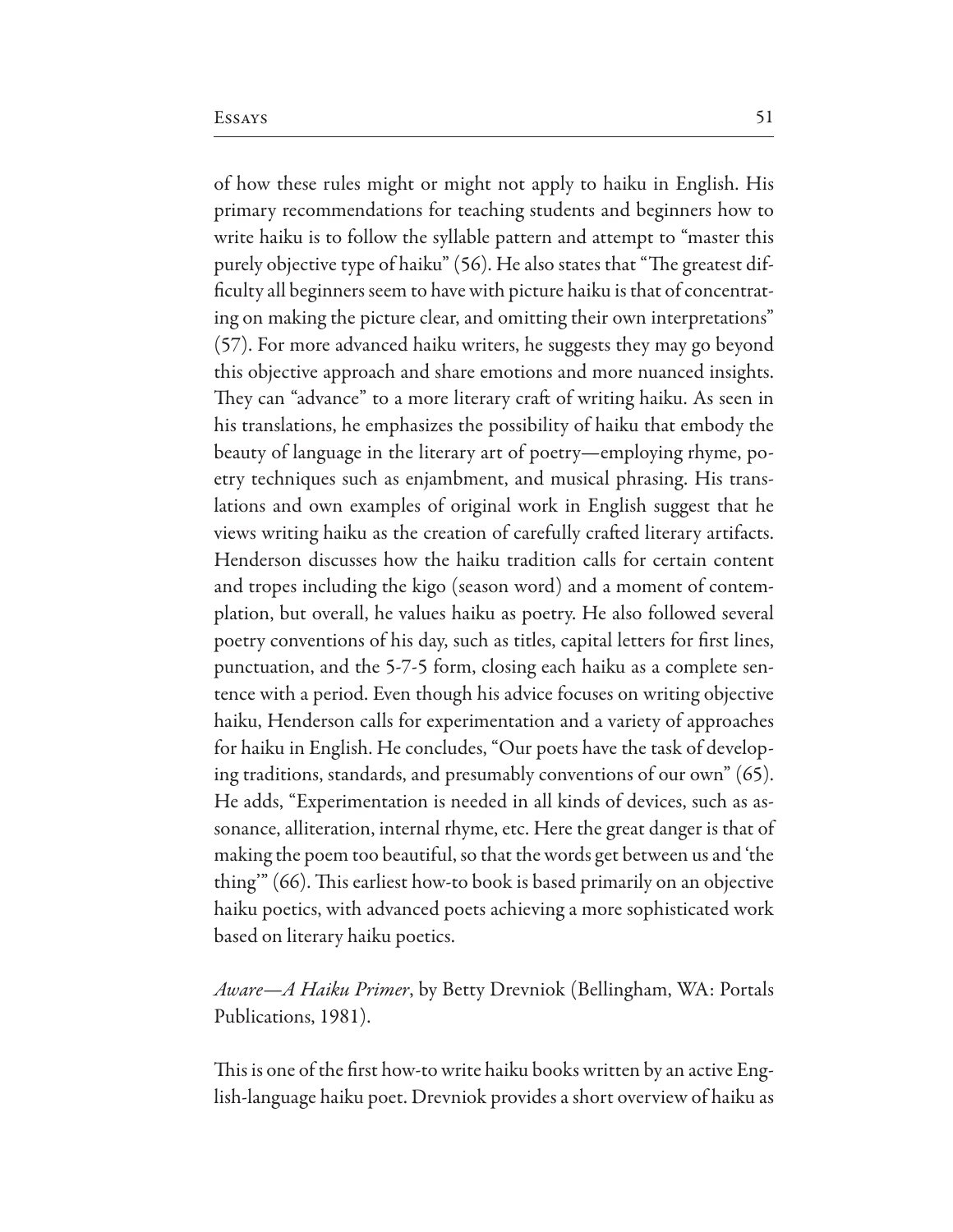a journey of awareness. She writes that "The haiku journey is a journey everywhere and a journey nowhere at the same time . . . It is eternity and it is now.... We all live together on the great global-village, and we are all basically the same no matter where we live—with the same emotions with the same love of life and nature" (2). She argues that if we take time to "step outside" and be alone, the universe will "touch you" so the art of writing haiku is to allow yourself to become aware "of reality, aware of the here and now, aware of the moment, the haiku-moment" (4). She encourages writers to keep a logbook of these moments of awareness and to write about what you know and encounter. She provides advice on how to work with the notebook, combining images into haiku and revising rough drafts into more polished haiku. For example, she says, "A haiku can be considered to be two scenes of a short film" (16). She also discusses the reader's experience with haiku and how "you must not impose your thoughts upon a reader.... It is the reader's own awareness that directs his/her own emotion as he/she enters into the haiku-moment" (19). She concludes with a transactional haiku poetics goal of shared awareness: "The poet and reader stand together to view and experience one moment of time—the eternal now" (44). The second half of this book features eighteen haiku by contemporary haiku poets, including each writer's own story about how that haiku came into being.

The Haiku Handbook: How to Write, Share, and Teach Haiku, by William J. Higginson (New York: Kodansha International, 1985).

Higginson's The Haiku Handbook was first published in 1985 and remains in print. It is a compendium of resources for beginning readers and writers of haiku including a brief history of Japanese haiku as well as the "haiku movement in English" and around the world. There are four chapters on the art of writing haiku. Higginson opens with the statement, "The primary purpose of reading and writing haiku is sharing moments of our lives that have moved us, pieces of experience and perception that we offer as received gifts. At the deepest level, this is the one great purpose of all art, and especially of literature. The writer invites the reader to share in the experience written about, and in the experience of the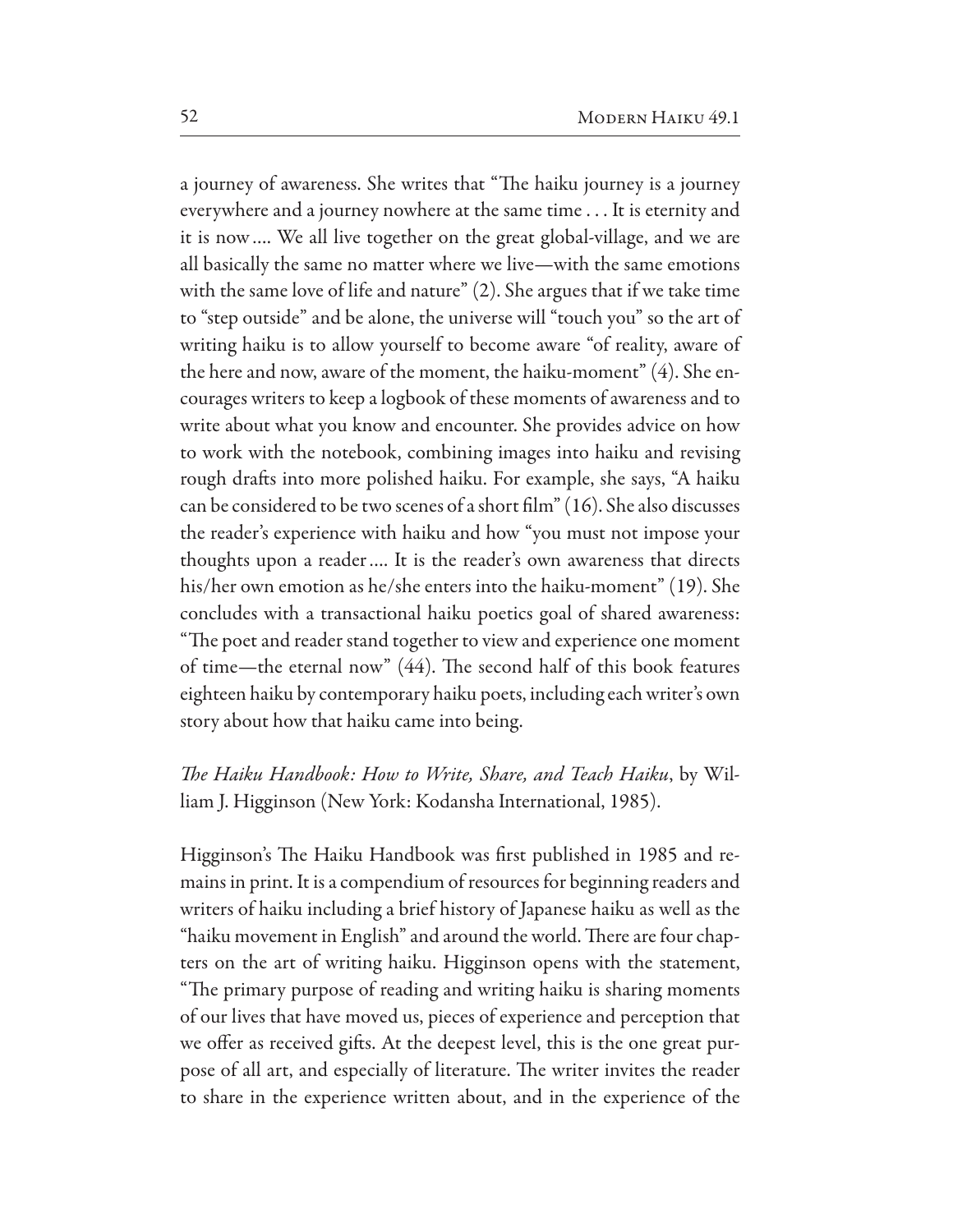shared language itself" (v). The chapters on writing haiku address:  $(1)$ the use of seasons,  $(2)$  traditional and modern form,  $(3)$  the use of sensory images, and (4) presentation of haiku on the page. While the book does not provide direct advice on how to write or revise haiku, it provides extensive examples and resources for study of haiku. Overall, Higginson calls for readers to view haiku as a literary art of sharing experiences and perceptions. I would place Higginson's underlying haiku poetics as primarily transactional. In the final chapter on "The Uses of Haiku" he writes "Reading haiku helps us to respect the experience of others. Through reading haiku we can come to know the sensations and events which have moved fellow human beings" (244). Later he adds, "Haiku teach us not only to respect the experience of others but to recall and treasure our own experience" (246). He concludes with a vision of global collaboration: "The arts have always transcended national boundaries.... The haiku has also been a democratizing force: since before Bashō's day people of all levels of society have written what we call haiku. As people within a society, or in different societies, share with one another the objects and events that mean something in their lives they come to know one another better. Perhaps the haiku, in its small way, will help us toward a world with greater understanding among all people, of whatever class or nation" (pages 258-259).

Hokku—Writing Traditional Haiku in English: The Gift to Be Simple, by David Coomler (Springfield, IL: Templegate Publishers, 2001).

Coomler writes about hokku as a simple, ascetic way of life. He prefers the term "hokku" as a means of distinguishing his approach from "the distortions and misunderstandings that arise through the conscious or unconscious mixing of hokku with European-American notions of poetry" (7). He explains that his approach is "based on the best of classic Japanese hokku which have their roots in Buddhism, Taoism, Chinese nature poetry, and specifically in the directness and non-intellectuality of Ch'an and Zen" (11). He acknowledges that R.H. Blyth is "the chief 'spiritual ancestor' of hokku in English" and that when he "wrote his monumental and unsurpassed series of books on haiku, he was really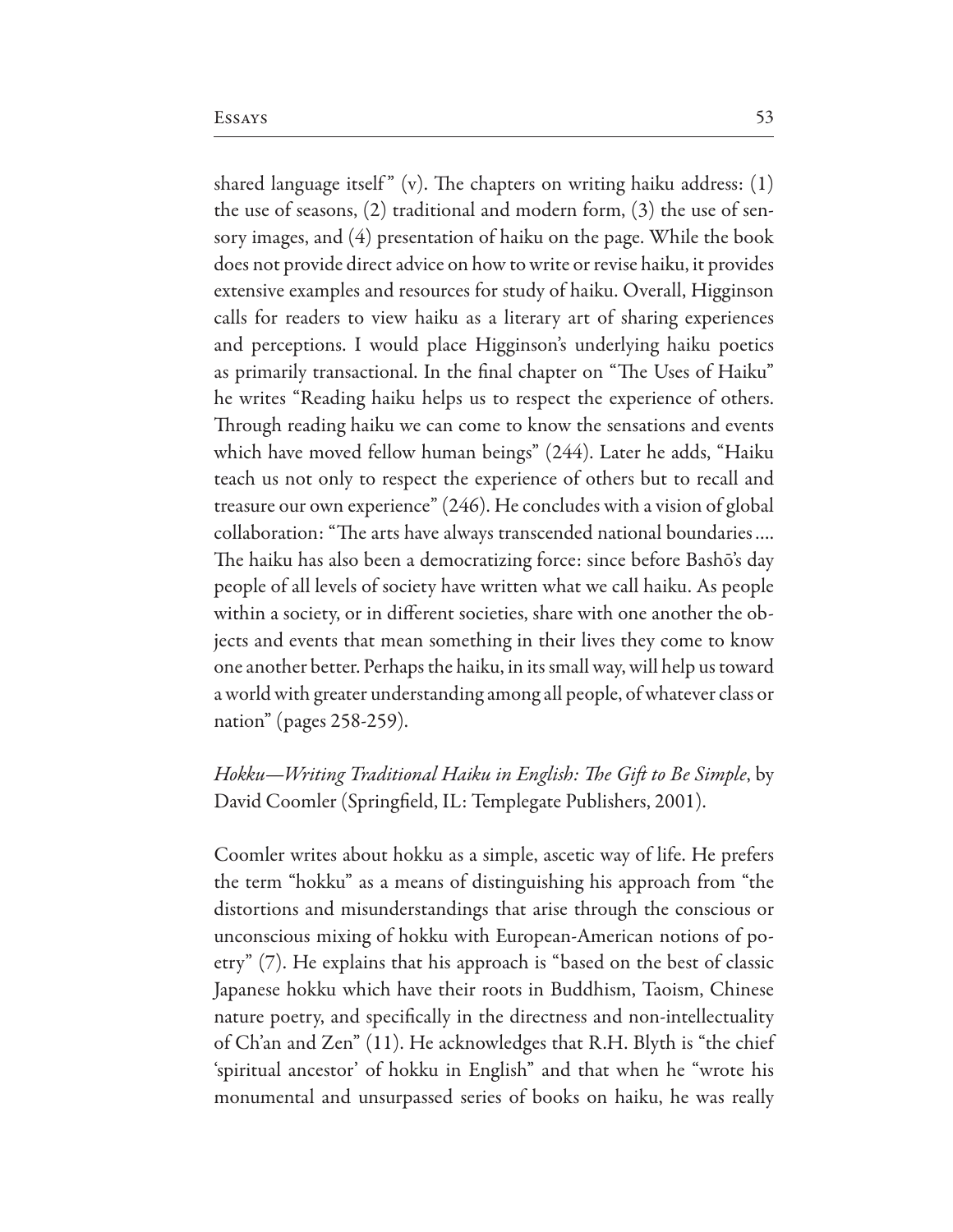writing primarily about hokku, even though he used Shiki's 'new' term for it" (13). Coomler opens his book urging, "It is not enough simply to write hokku; one must live hokku as well" (7). "So hokku is not an intellectual pursuit, not a poetic pastime or literary hobby. It is learning to direct the attention away from our constant thinking and imagining so that we may begin to experience" (9). He also states, "To write hokku we must ourselves become very simple. We must learn to get out of the way and let things speak for themselves instead of trying to speak for them. So the first step in learning hokku is the loosening of our attachment to the ego" (10). He encourages writers to take up some form of meditation to clear the mind in order to become detached and calm. He has chapters on form, punctuation, the three elements (setting, subject, action), line breaks, brevity, content, and sensation. His recommendations usually follow the conventions of capital letters and ending periods in R.H. Blyth's translations. Coomler notes that hokku avoids certain subjects that are too disturbing, such as war, romance and sex because these draw "attention too strongly to the writer"  $(69)$ . Other subjects, such as technology and urban scenes, should also be avoided because the subject of hokku is nature and our sensations of experiencing nature. The overall emphasis in this book is the pure experience, an objective haiku poetics. For example, in his chapter on "Leave Out Thoughts and Self" he states, "the writer of hokku must become 'nobody.' Hokku is a way of life, and the writer of hokku is the 'nobody' who follows that way" (65). This is the objective haiku poetics emphasis on the writer as a universal "everyman" who writes in order to show us the way things are, especially in nature.

### Writing and Enjoying Haiku: A Hands-on Guide, by Jane Reichhold (Tokyo, New York, London: Kodansha International, 2002).

Jane and Werner Reichhold were champions of linked verse in English, editing a journal called Lynx. Therefore, I expected that this how-to book would probably champion haiku as a transactional collaborative art. In the section of this book on renga she clearly expresses a transactional view that "Poetry is a social function"  $(107)$  with two or more persons collaborating to write the poem. However, I was surprised to find that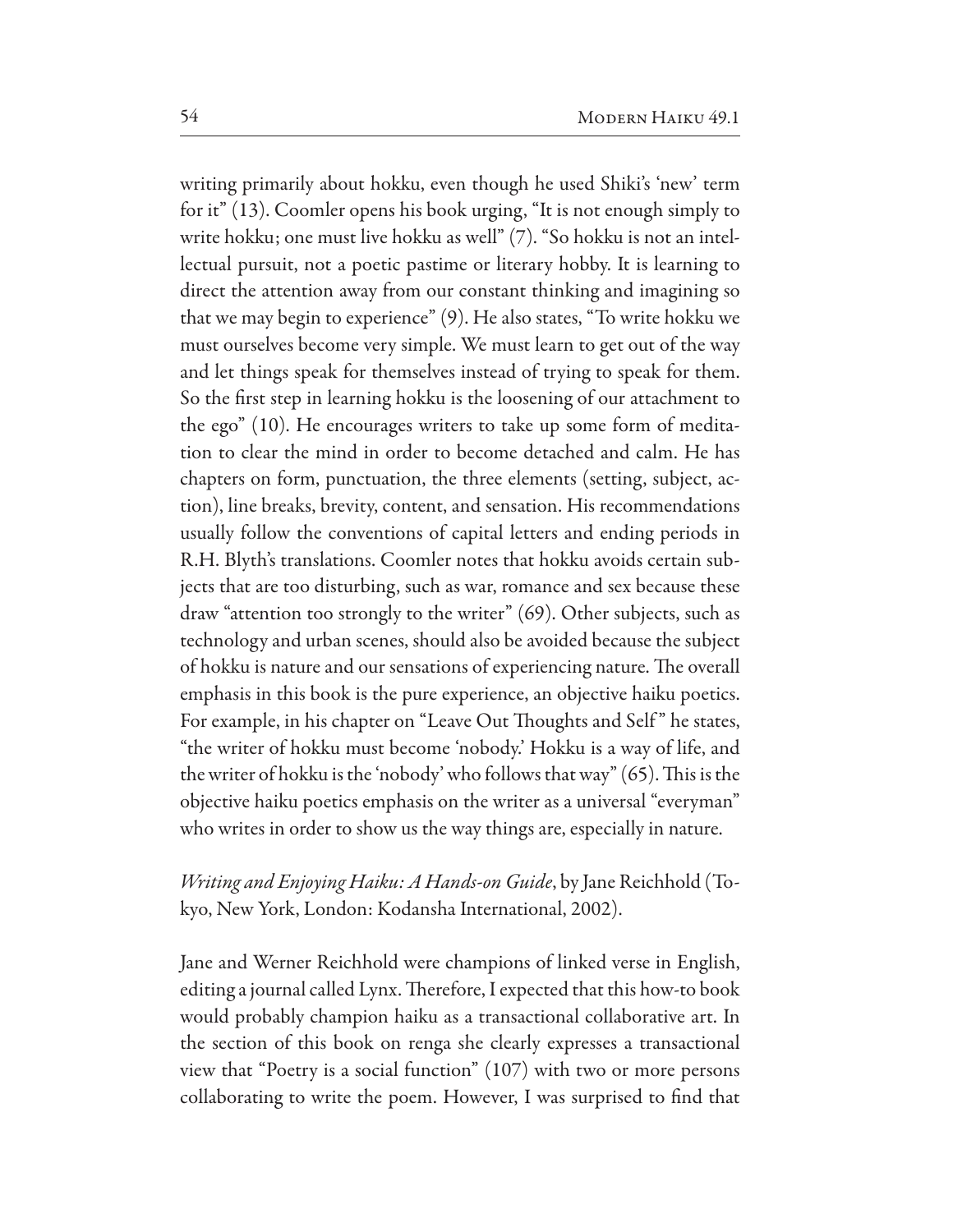her view of haiku was actually an example of subjective haiku poetics. In the introduction she discusses our need to "evolve away from tribal living and thinking" and that "One way of expressing our distinctiveness is with words, and that can be with the haiku we write. As our skills with words are honed, as the techniques become second nature, the haiku even more faithfully reflect the individuality of the person. Really all we have to offer the world is the gift of our individuality" (16). She recommends "distinct attitudes that will increase and enrich the haiku you write as well as your life" (17). These attitudes include: being aware, being nonjudgmental, being reverent, having a sense of oneness, having a sense of simplicity, and having humility. The last attitude of humility is a cautionary warning to avoid egotistical goals. She states, "contemporary poetry is based on what the author feels or thinks—which is extremely ego-inflating. Haiku is based on what the author observes" (21). For Reichhold, haiku come as mysterious gifts of inspiration: "Another factor of humility that haiku teaches is that you are not the author of any of the haiku. They are gifts given to you by your spirits. They come to you but they are not yours" (21). The largest section of the book is "The Guide to Haiku Writing" which includes seventeen lessons on writing haiku, such as "Clearing up the Conflict over Counting Syllables" and "The Fragment and Phrase Theory". One of the most interesting lessons includes examples of "Twenty-Four Valuable Techniques" including: comparison, contrast, association, riddle, sense-switching, narrowing focus, metaphor, simile, sketch, double entendre, puns, wordplay, verb/noun exchange, close linkage, leap linkage, mixing it up, *sabi, wabi, yûgen*, paradox, improbable word, humor, as it is above is below, and finding the divine in the common. Reichhold is an experienced writer and translator so she understands a great deal about writing haiku, especially as an art of selfdiscovery through which the author develops a distinct individuality.

How to Haiku: A Writer's Guide to Haiku and Related Forms, by Bruce Ross (Rutland, VT: Charles E. Tuttle Company, 2002).

In the introduction Ross talks about how "this tiny poem can say important things about how we feel about what we see around us"  $(1)$ . He adds,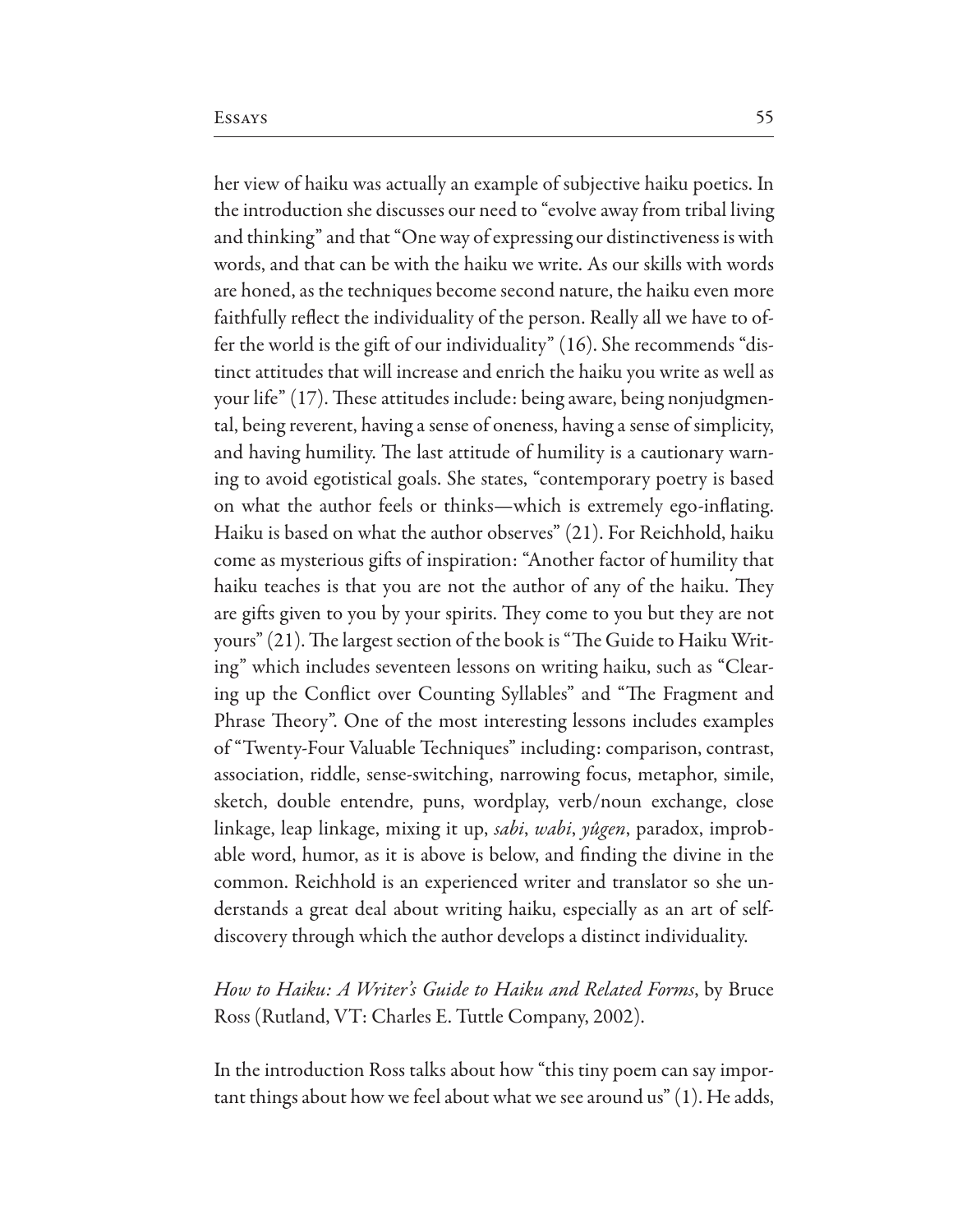"to write a haiku means to write about how you feel at a certain moment in time even if you are writing it down sometime after"  $(1)$ . There are two parts to haiku. "One is joining of two images where you are really comparing the relationship between the two" and "The other important part of traditional Japanese haiku is to connect our feelings to nature and the natural seasons" (2). He says that conveying experiences and the feelings arising from those experiences is the primary goal of haiku. "Haiku is not like most poetry. It is not trying to present strong emotions through made-up comparisons and imaginative expression. Rather, it is trying to present feelings through images that were part of an experience" (pages 4-5). Ross avoids the subjective haiku poetics explaining, "If we tone down our own personality, what is called our ego, we can develop the kind of attention that haiku needs. The world of things will open up to us, and our feelings for those things will lead us to compassion" (5). This is a very well developed expression of the objective haiku poetics—an encounter with things as they are. Haiku consists of, "heartfelt presentations of feelings for what is happening here and now at this present time" (6). Ross titles his chapter on writing haiku "Looking at Nature" and makes it clear that the writer is to avoid explanations, poetic expressions, and figurative language. He discusses the importance of images and separating the images with silence. He also warns writers to avoid both sentimentality and mere description. "Remember that haiku is not merely description. You are not taking a snapshot of an object or a scene. Rather, you are expressing the feeling that you had while experiencing that object or scene" (20). He also cautions against imaginatively making the haiku into a "little drama. You are not orchestrating something by putting this image with that image for dramatic effect like a stage director. There should be a naturalness to what happens in a haiku" (20).

*Haiku: Asian Arts & Crafts for Creative Kids*, by Patricia Donegan (Rutland, VT: Charles E. Tuttle Company, 2003).

In the preface Donegan explains that "This book's purpose is to show you the way to write haiku, to teach you to take your 'haiku eyes' and put what you see and feel down on paper." She explains that "Haiku is simply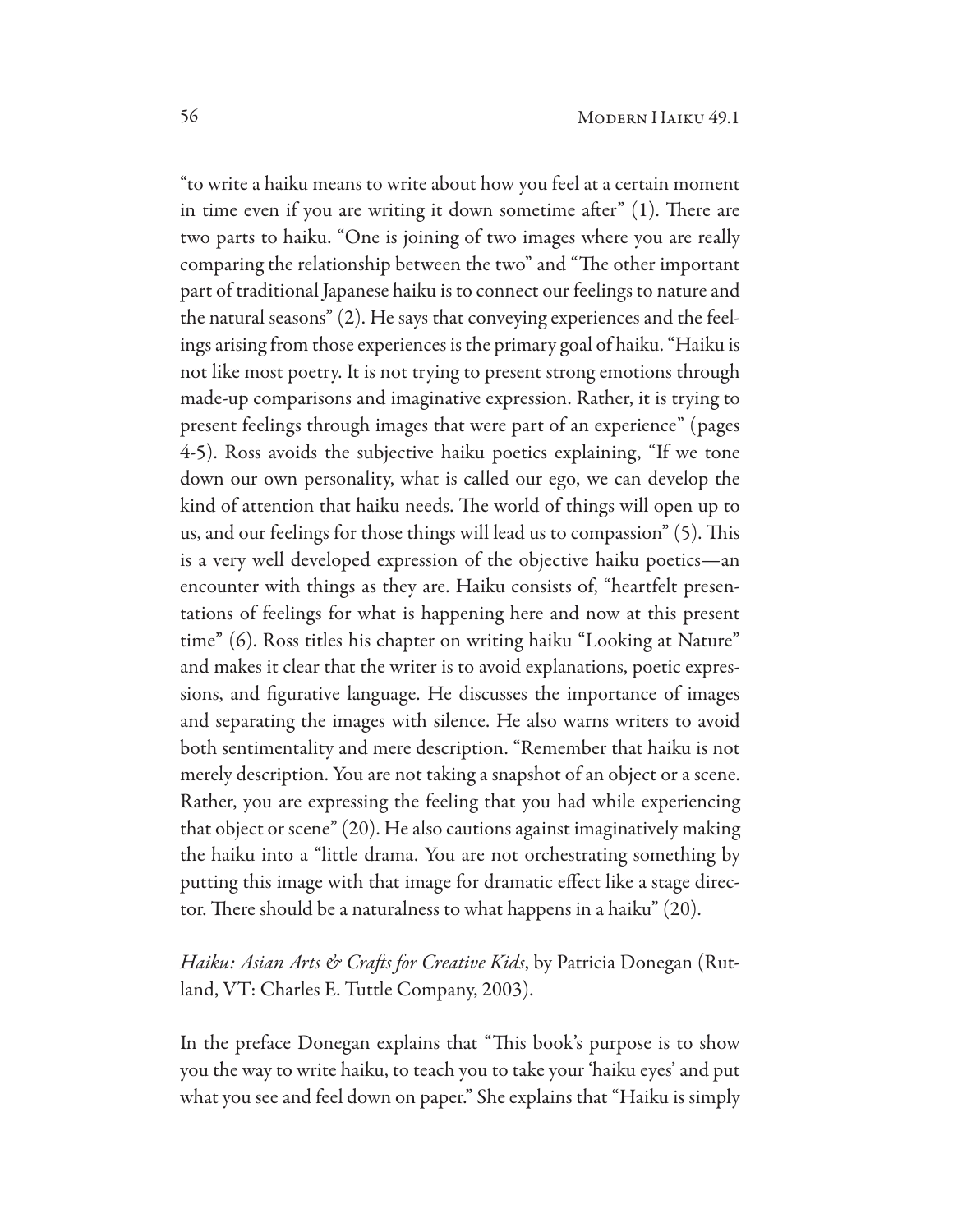noticing, noting and recording moments that are happening around us all the time—moments that make us wake up and see and appreciate the world around us" (6). She discusses seven keys to writing haiku: "1. Form: Your haiku should have three lines with or without a seventeen syllable count. It should be one breath long. 2. Image (a picture or sketch): Your haiku should have a descriptive image—for example, not 'a flower,' but instead 'a purple iris in the sun.' 3. Kigo (Season Word): Your haiku should refer to nature and hint at the day's season or weather. 4. Here and Now: You should write from real experience or memory, not imagination; record the present moment. 5. Feeling: Your haiku should not explain or tell, but instead show the feeling through your image. 6. Surprise: Your haiku should have an 'ah!' moment that wakes us up. 7. Compassion: Your haiku should express openheartedness toward nature" (8). This subjective haiku poetics approach of noticing and writing about "the world around us" is a quantum leap beyond the usual 5-7-5 syllable-count approach so often taught in schools. Donegan also includes lessons in editing, renga, haibun and even a short guide to making a small book of haiku by a student to share their feelings with others.

### *Haiku: A Poet's Guide*, by Lee Gurga (Lincoln, IL: Modern Haiku Press,  $2003$ ).

As the title indicates, this book is written from a haiku poet's perspective with "fifteen years of practice" (viii). His primary view is that "Haiku is a poetic genre that has enjoyed a long tradition" (vii) and "More fundamental than its form—whatever this may take—haiku is informed by a set of aesthetic principles and a very special way of seeing the world" (viii). Gurga states that "content and treatment of subject matter are what distinguish haiku from other kinds of poetry" (2). He notes "Poets" writing haiku in English during the past fifty years have distilled several characteristics from Japanese haiku that they believe have allowed the transmission of the haiku essence from the Japanese culture and language to ours. In addition to brevity, the seasonal word, and the juxtaposition of images that can result from the 'cutting' mentioned above, essential haiku characteristics include the so-called haiku moment and the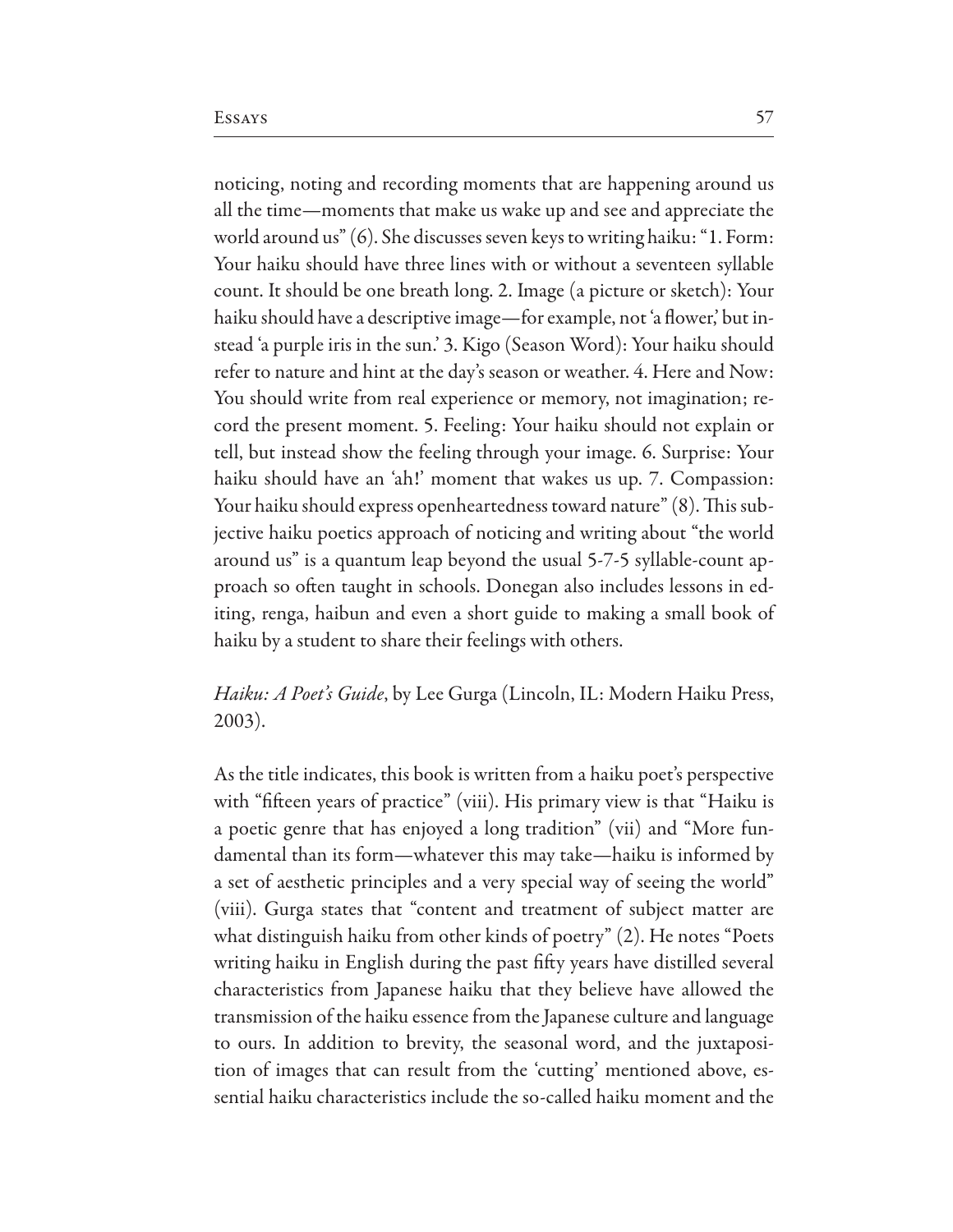aesthetic principle of 'lightness' (karumi in Japanese). An understanding of these characteristics enables poets today to write a special kind of haiku, one that uses 'images reflecting intuitions' to present the significance of a single moment of life" (2-3). With this view of haiku as a literary genre with long-standing and evolving traditions of content and techniques of craft, Gurga values a wide range of approaches and techniques. In his chapter on "The Art of Haiku" he stresses the point that "a haiku is a poem, words are the stuff of its composition, and we must consider how words fit together to create a haiku experience for the reader" (13). As a literary artifact, a haiku is a crafted event for the reader, not merely capturing an experience for the writer. Therefore, "To write haiku requires, first, that we cultivate our powers of attention and perception so that we do not miss the moment of the experience, and, second, that we cultivate our understanding of haiku techniques and how they can be used to transform a simple record of that experience into a poem worth sharing" (13). He organizes his subsequent discussion around "five principle" elements that the haiku writer must address: form; season; a particular event in the present tense, often referred to as the 'haiku moment'; the 'cut' or caesura; and internal comparison"  $(14)$ . In a subsequent section Gurga takes up "The Craft of Haiku" addressing use of various aspects of poetry techniques including sound, rhyme, alliteration, consonance, assonance, onomatopoeia, rhythm, arrangement, enjambment, titles, capitalization, and punctuation. Throughout all of these discussions, the underlying principle is that haiku is a genre of poetry that improves with the development of craft by the poet. This approach emphasizes a literary haiku poetics with the goal being to craft a haiku poem worth sharing.

## Haiku—the Sacred Art: A Spiritual Practice in Three Lines, by Margaret D. McGee (Woodstock, VT: Skylight Paths Publishing, 2009).

In this book McGee explores the possibilities of sharing haiku as a means of spiritual development. She calls for an ecumenical spirituality: "While I am a Christian, and my own practice is grounded in the Episcopal Church, I have seen that writing haiku touches a human longing that lies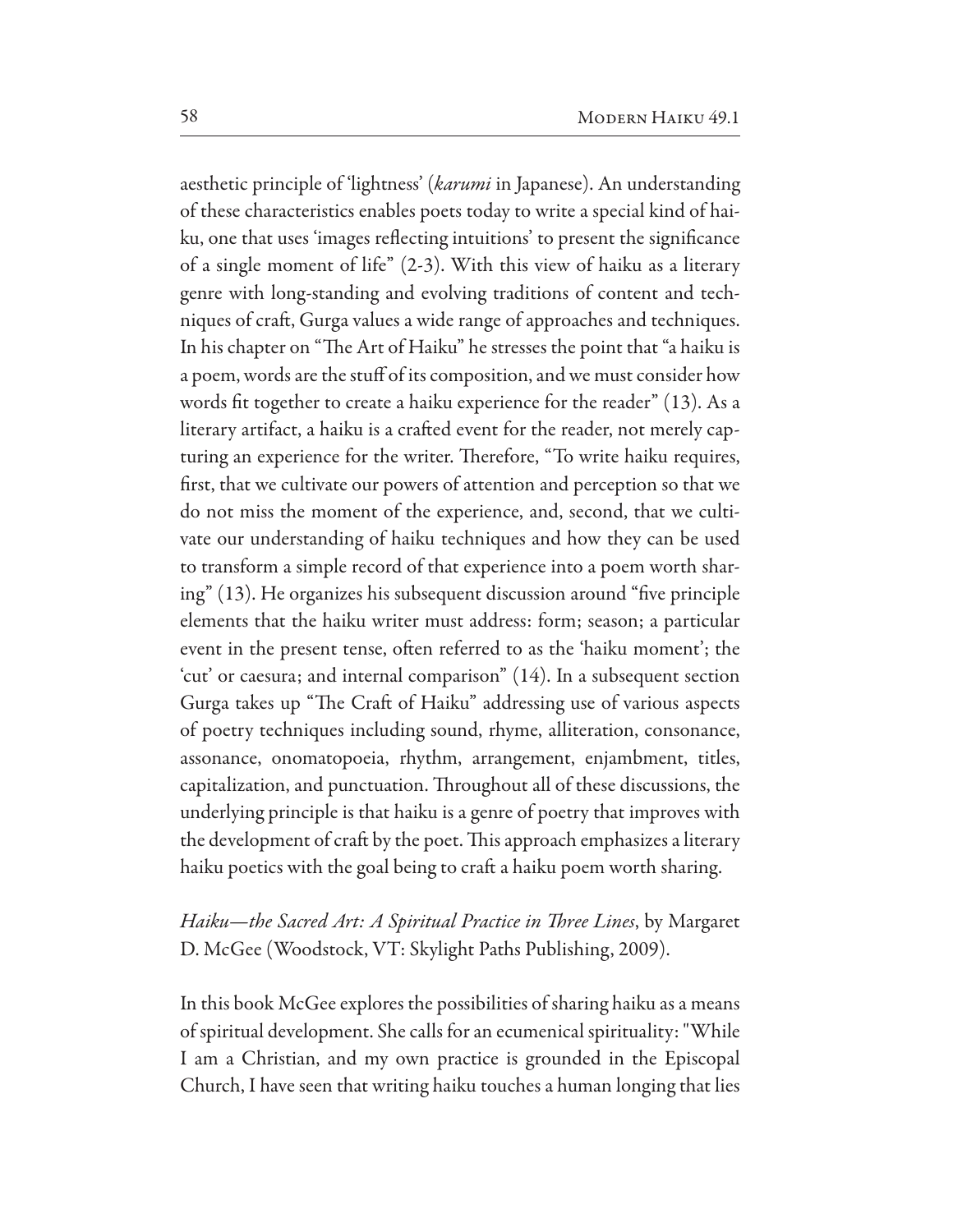deep within all great faith traditions: the need to find our place in the world, to feel in our hearts our relationship to each other and to all of creation"  $(6-7)$ . She views the haiku moment as a spiritual experience when "the mind stops and the heart moves"  $(3)$  in response to God's creation. In the introduction she writes, "Capturing moments of deep feeling that make you feel alive and whole—moments that make you aware of holiness—is a way to relate to the Creative Spirit through the 'now' of this moment, just as it is" (8). McGee shares the story of her own discovery of haiku as a sacred moment, as a means of prayer, as a means of thanksgiving, as a means of celebrating sacred places, and most importantly, as a means of sharing a communion of spirit with others. She writes "In sharing haiku with others, we discover that we are not alone in our feelings, but that sorrow, joy and all that comes between are part of the universal human spirit" (51). As the leader of a haiku group, she encouraged members to seek utamakura, "the Japanese tradition of recognizing sacred places in poetry" (71). She says that she "began to wonder which spots in my hometown or country might make good 'poetic pillows'-places that evoke feelings common to the community or larger culture"  $(71)$ . She surveyed her haiku friends about American sacred places and identified three categories of sacred places including: "a sense of belonging, or home; a sense of awe, or wonder; and a sense of wholeness, or healing from divisions" (73). McGee emphasizes a social approach to writing haiku, which is a hallmark of transactional haiku poetics. As she explains in her chapter Haiku in Community, "Writing a haiku on your own is a way to record and share the deep feeling of a moment; doing it with others is a way to both create and nurture community. Not only that, but writing haiku as a group experience can be flat-out fun" (102). McGee's final chapter offers suggestions for living the haiku life—writing haiku every day, "paying attention to small things, the haiku poet honors the sacredness of everyday life" (138). She concludes, "Listening to the haiku

of others and sharing your own ... opens multiple pathways for its mean-

ing to enter your heart"  $(144)$ .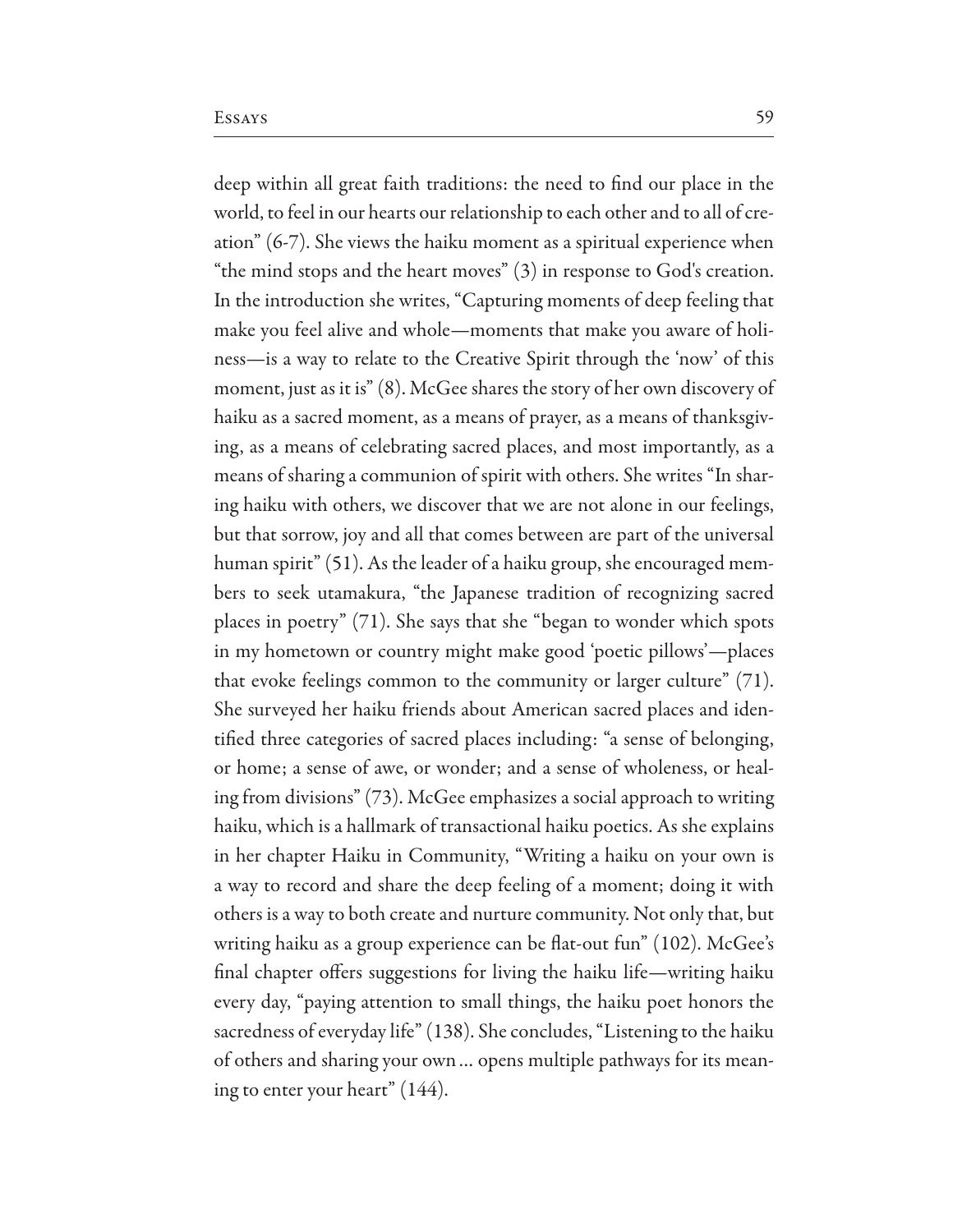*Haiku and Senryu: A Simple Guide for All*, by Charlotte Digregorio (Winnetka, IL: Artful Communicators Press, 2014).

Digregorio makes it very clear at the beginning of her book that "Learning to write haiku well allows poets to capture life's moments and awaken their eyes to everything that surrounds them" (xii). Her primary emphasis is that writing and reading haiku is an intuitive process. "Haiku are from the heart, and they can touch the reader by evoking any type of emotion, from sadness to happiness. Effective haiku is thoughtful, insightful and intuitive, and it captures the moment. To capture the moment, it must be written in present tense" (1). She asserts that haiku is not merely a thought; it is a poem with its own traditions of literary craft. For example, a haiku often uses a juxtaposition of images that "create a revelation that readers recognize as the 'aha' moment" (2). She discusses a variety of styles and approaches to haiku in English but considers the ultimate goal of all haiku to be a poem that evokes an emotional response. She notes "Today, what we love about American haiku is that there is such a range of poetry being written, from nature and season haiku to human interest and humorous haiku .... Haiku should be evocative, not a comment about something" (49). She notes that "Some of the more contemporary haiku intrigue us, but others strike us as being obscure or abstract, as subjective states of emotion are explored in them. Whether or not haikuists appreciate all contemporary and abstract forms of haiku, they must consider whether they have an emotional response to them"  $(49)$ . So although she wants to help everyone "chronicle the moments of their lives in thoughtful poetry"  $(xi)$ , the ultimate goal for a haiku is to be crafted into poetry that evokes an emotional response in readers. What counts the most is sharing life's moments and insights with readers. "Haiku helps us to articulate and share our experiences and perceptions with others. It helps us to understand ourselves, our feelings and our emotions. As with other forms of poetry, it's simply good therapy and allows us to dust ourselves off. Haiku is healing. It is our anchor. And, when we read others' haiku, we share in their joy and suffering" (19). Presenting haiku as a bridge between understanding the self and sharing emotions with others, this how-to book is another example of transactional haiku poetics.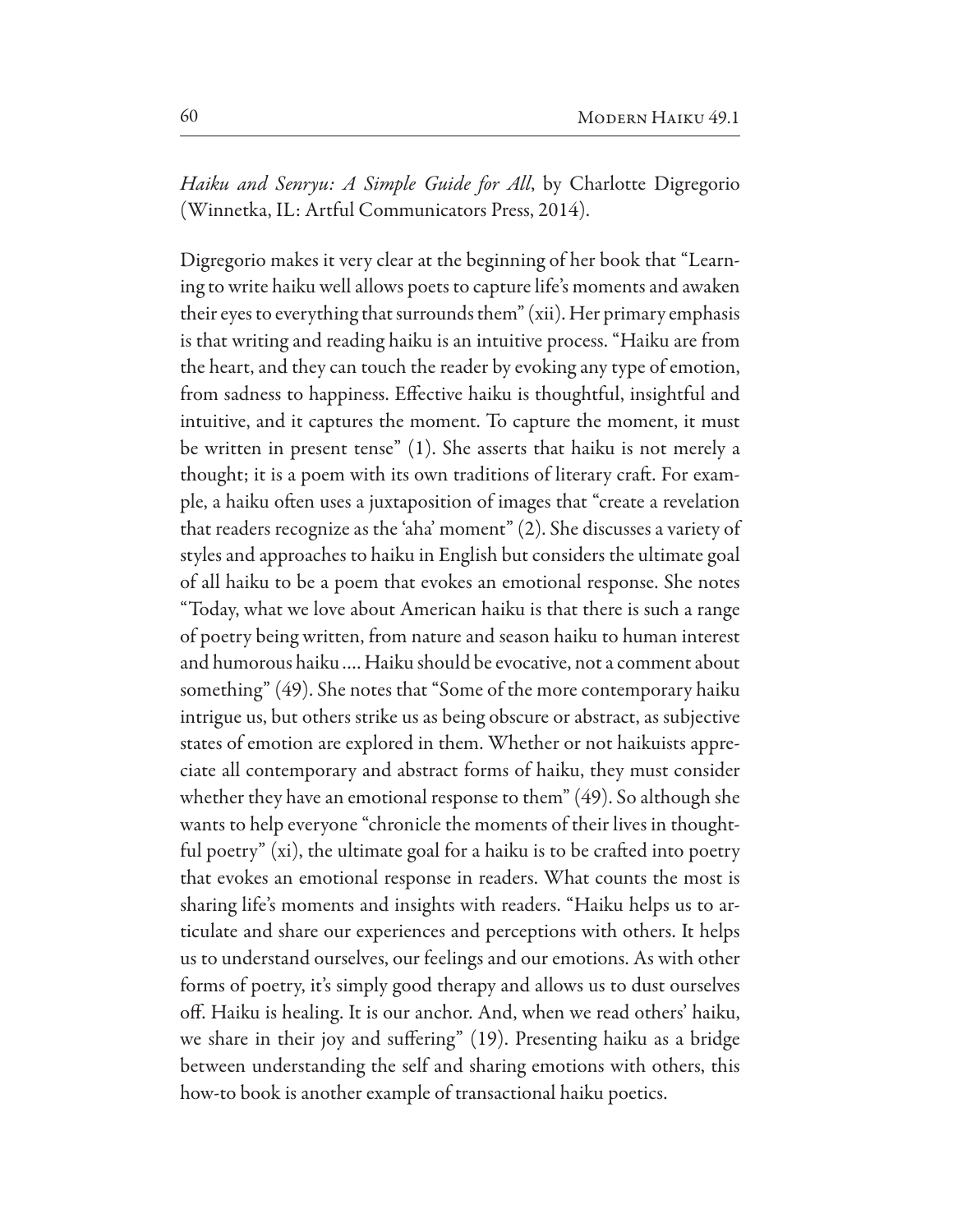*Earth in Sunrise: A Course for English-Language Study*, by Richard Gilbert and David Ostman (Winchester, VA: Red Moon Press, 2017).

This is not really a how-to write haiku book; it is a textbook on learning English as a second language. However, one of the primary artifacts used to learn English throughout this book is contemporary haiku, so you could say that this book is about how to learn English by sharing haiku. Chapters in this textbook are based on various topics for discussion, with related haiku included in each chapter. There are a few assignments to try writing haiku on the topic of discussion. For example in the chapter on animals, students are asked to write a haiku about a familiar animal by becoming the animal; "write as that animal." The authors discuss a few haiku at the beginning of each chapter modeling the way readers share interpretations. Supplemental resources and a short appendix include more resources on contemporary haiku. Although the book does not directly address how to write haiku, it places haiku in the middle of the ESL or EFL student experience. I like the way this book opens a door for the students into this broader community of haiku writers. In terms of haiku poetics, the examples and commentary emphasize the imagination of haiku writers and their literary creations. It also models the transactional process of reading and sharing interpretations of haiku. In the context of learning English as a second language, the literary haiku poetics works very well. The contemporary haiku are examples of literary works of art, ripe for fruitful analysis and discussion.

### Write Like Issa: A Haiku How-to, by David G. Lanoue (New Orleans, LA: Haiku Guy, 2017).

David Lanoue is a well-known scholar and translator of Issa, and he acknowledges his love of Issa's haiku as the inspiration to learn Japanese in order to study and translate Issa's poetry. He is also an accomplished writer of haiku and haiku fiction. One of his novels, Haiku Guy, is the tale of a young writer seeking to learn the art of writing haiku from "Cup of Tea" (Issa). This how-to book is an unapologetic argument for learning how to write haiku like Issa. On the question of why Issa, he explains: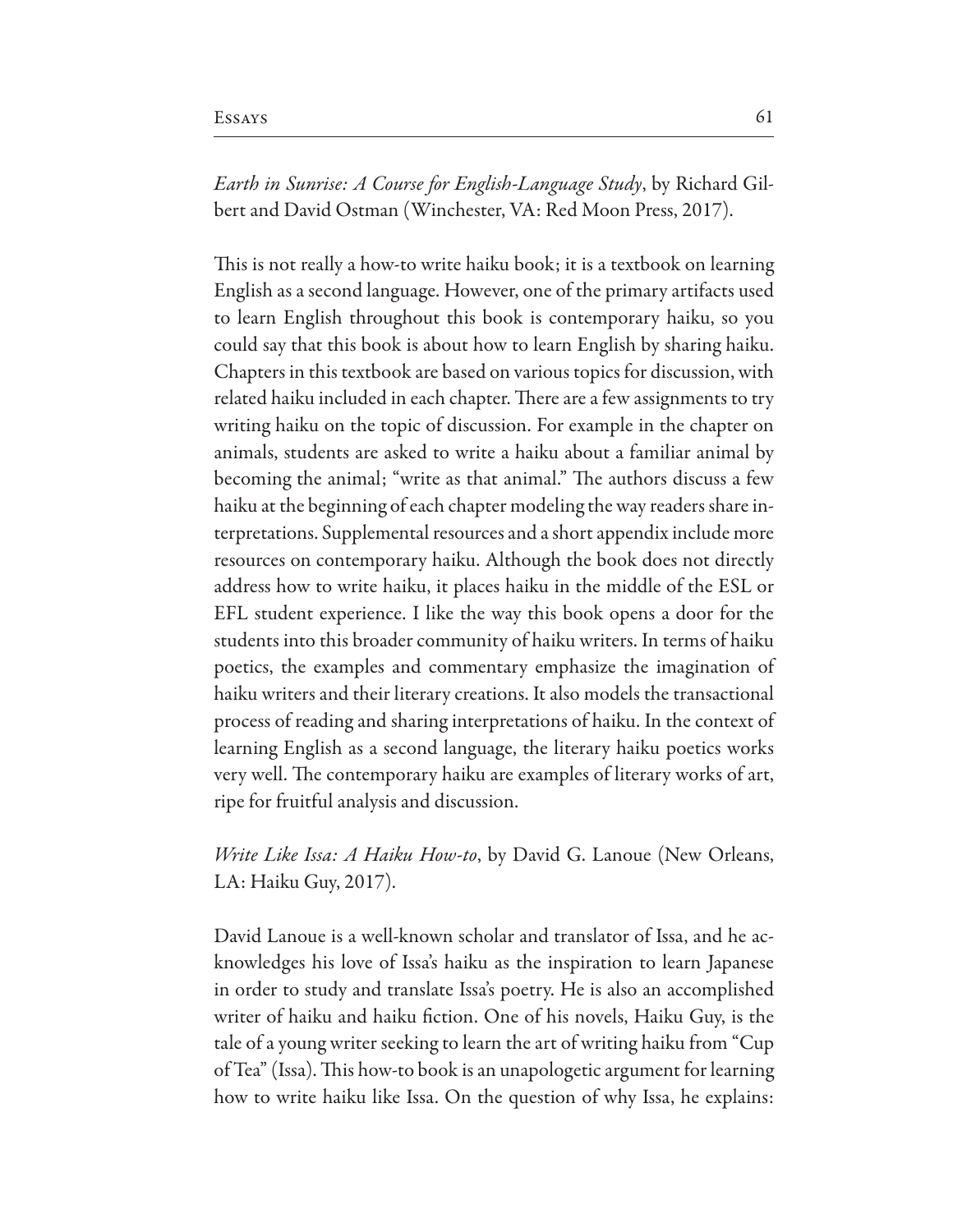"Issa's poetry isn't, as a rule, focused on doom and gloom. More typically, his haiku celebrate life on a living planet with appreciation, empathy, and good humor. Maybe this is why I and many of my fellow poets turn to Issa rather than to Bashō for our deepest inspirations. So human, so compassionate, so insightful; Issa has a lot to teach poets today, two centuries after. To write like Issa means writing tenderly about one's fellow creatures, human and otherwise. It means writing with an attitude of childlike perceptiveness, keeping one's mind and heart wide open to the universe and its infinite surprises. It means writing with a willingness to laugh at life's intrinsic absurdities. It means writing with bold subjectivity, defying all teachers and pundits who harp about the need for 'objectivity' in haiku. And, writing like Issa means writing with a kind of free-flowing imagination that discovers shockingly fresh juxtapositions and revelations" (8-9). This book is an example of subjective haiku poetics. It includes six lessons based on writing like Issa, with many examples by Issa as well as contemporary haiku. In the lesson on "bold subjectivity" Lanoue discusses this haiku by Issa: hole in the wall  $-$  / my harvest moon / comes in which is followed by a haiku by Stanford M. Forrester: *autumn colors*  $-$  / the scarecrow's shirt / nicer than mine. In the conclusion to this book, he explains why he wrote it. "Who, today, will guard over the fragile blossom of haiku? Who will protect it against the threats of societal indifference to all forms of poetry, of selfish materialism, and of a widespread blindness to nature and to our absolute inclusion in it? Who will defend haiku against the heresy, rampant on the Worldwide Web, that this type of poetry consists of any random string of words tossed together in a 5-7-5 syllable pattern? And who will save it from perhaps well meaning but sadly misguided editors who publish books of 'haiku' filled with obtuse, abstract, and vapid language games? Instead of inviting readers into the intimacy of real experiences and the joy of real discoveries, such editors and the poets whom they champion threaten to rob haiku of its very essence" (102-103). Lanoue's book is an unapologetic manifesto of the potential joys of haiku as a celebratory art, if we write like Issa and explore our own real experiences and discoveries.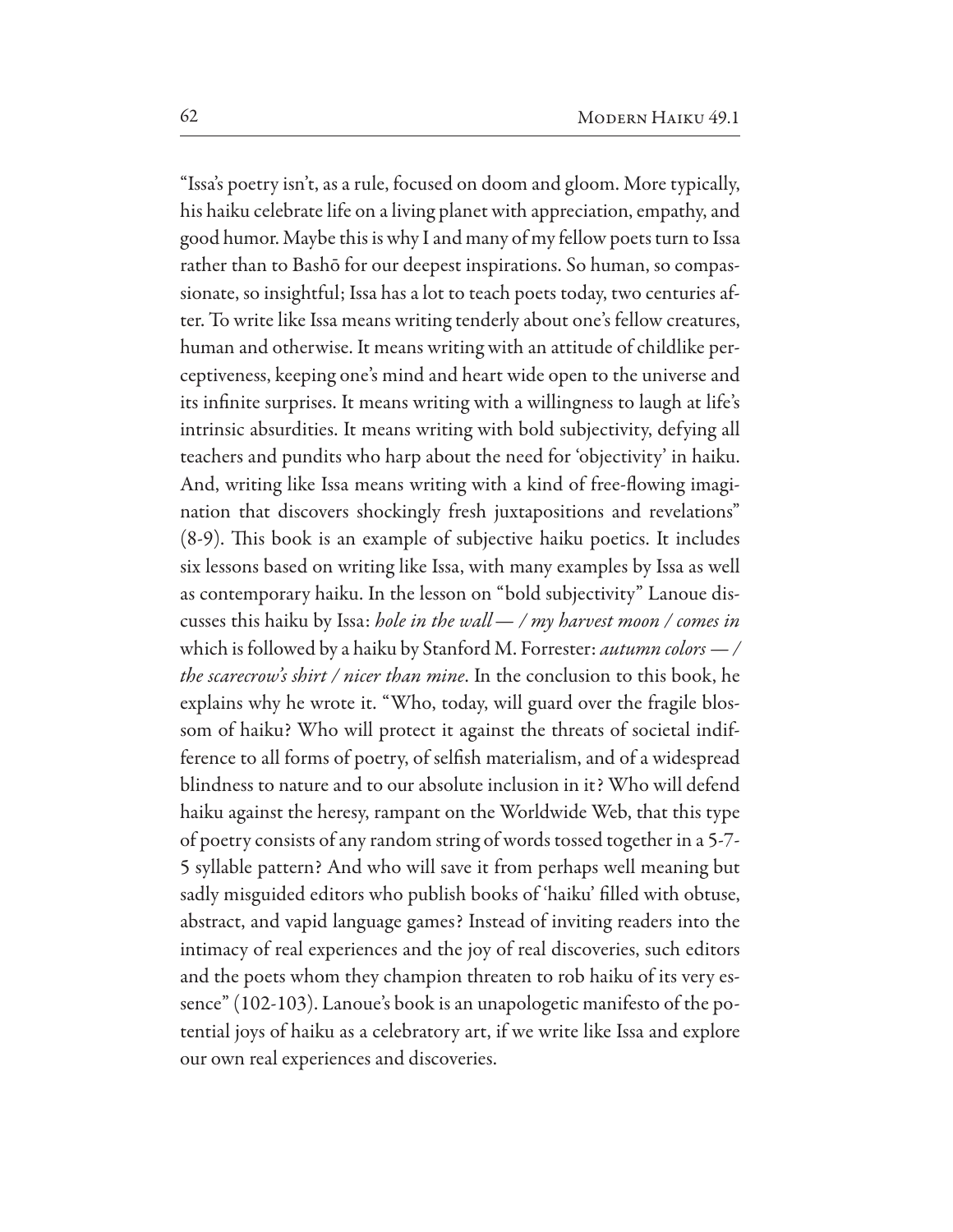*How to Write a Haiku*, by David Lindley (Northamptonshire, UK: Verborum Editions, 2017).

As a relative newcomer to haiku, Lindley is like a kid in a candy store, excitedly learning about the haiku tradition. However, his choices appear to be limited by a short list of resources—books on Japanese haiku published several years ago. He does not appear to be aware of the vibrant English-language haiku community that has been actively exploring the art of haiku over the last four decades. So he does not appear to have a fully formed haiku poetics at this time. However, based on his translations and original haiku in English, I would say he favors a conception of haiku as a closed form of poetry written in 5-7-5 syllables employing common English poetry techniques. He discusses haiku as a tradition of writing about "concrete things" with simplicity and intuition. Through his practice as a translator and writer, it is clear that he views haiku as a literary craft. For example, here is one of his "regular" 5-7-5 haiku: Spring. Lost in the woods. / White wild garlic and bluebells. / A lone *pink flower*. Note the alliteration, the personification, the use of punctuation, the adjectives, the accumulation of images. This is a little narrative poem in 5-7-5 syllables. It is an example of the naïve view of haiku as a closed form of poetry. This implies that you write haiku the same way you write any poetry, so long as it is contained in the 5-7-5 form. To be fair, Lindley does discuss and provide some examples of "non-regular" haiku, but these are mostly 17-syllable poems with line breaks other than the three 5-7-5 lines. Overall, this book provides a beginner's introduction to the Japanese haiku tradition in general with some of the author's own attempts to write haiku in English. The book provides little guidance on how to write haiku in English because of the limited experience of the author as a haiku writer and because of his limited understanding of haiku as a genre with its own poetics traditions.

The Haiku Life: What We Learned as Editors of Frogpond, by Francine Banwarth and Michele Root-Bernstein (Lincoln, IL: Modern Haiku Press,  $2017$ ).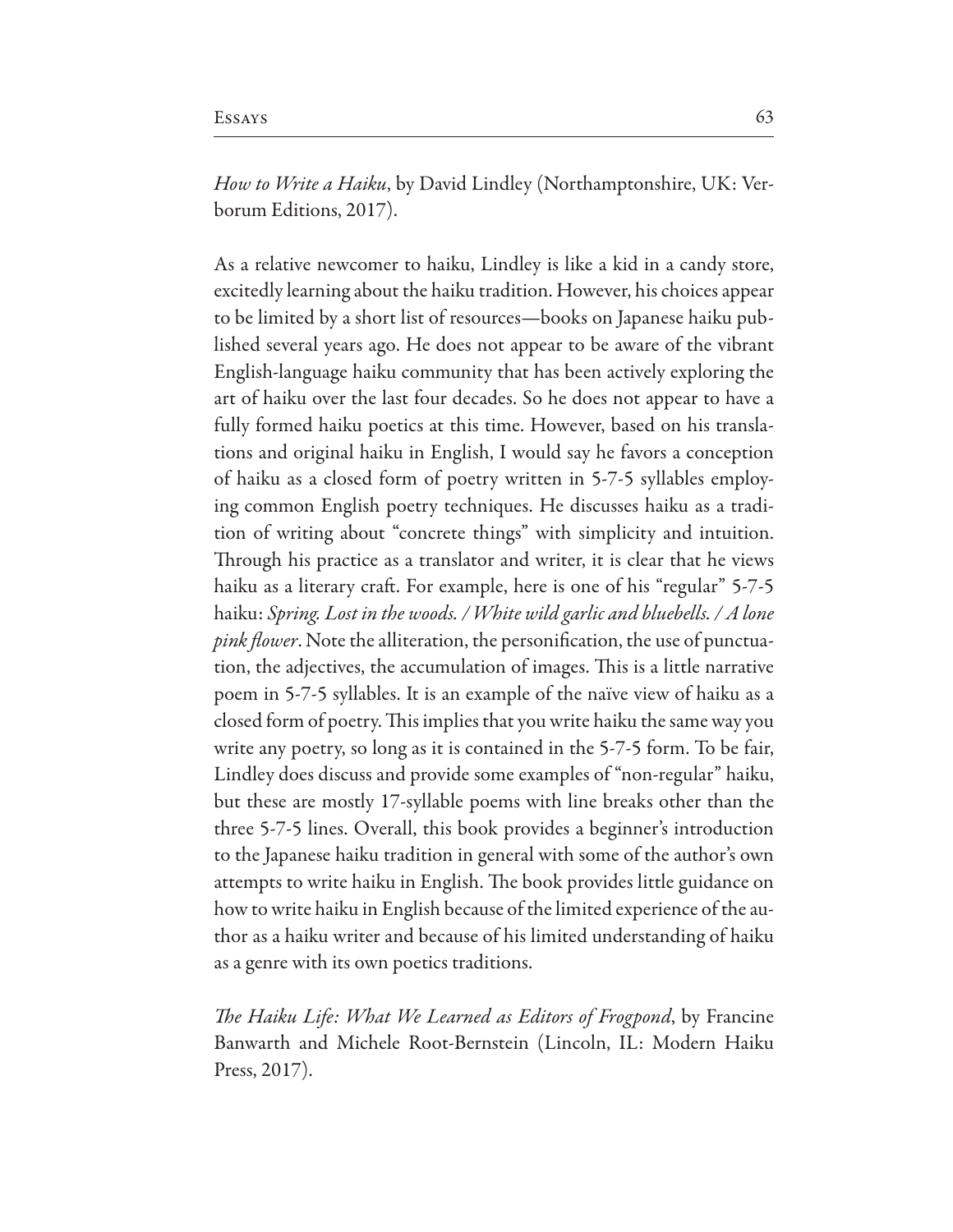As the title indicates, this most recent haiku how-to book emerged from the authors' experience as co-editors of the journal Frogpond. In some ways, this is a book on how-to edit a haiku magazine—how to recognize excellence. The authors start with "What did we really know about recognizing high-quality haiku? The ones we liked the most touched us in our hearts and in our minds. They tapped into some magic amalgam of insight and awareness. Yet, the haiku formula, so to speak, also depended on implicit matters of art and craft" (2). They describe the back and forth exchange of selecting haiku to publish, and implicitly suggest that this is how the larger community of writers gains consensual agreement about excellence. They talk about three levels of contexts for creativity: "If personal creativity involves what is novel and effective to an individual poet or to a small circle of her family and friends, public (professional) creativity depends on what is deemed novel and effective to select communities of enthusiasts. Historical creativity has to do with innovations in the art or craft of haiku that stand the test of time" (12). In each case, this is a transactional haiku poetics where the context enlarges from the individual to friends to a haiku community to a socially constructed literary history. They conceive of writing haiku as a social process of intuition where an insight becomes the basis for a first draft which improves through sharing and receiving feedback from readers then evolving through editing and revision into a well-crafted evocative poem. The editors have an acronym for what they sought in the best haiku: LIFE (language; imagery; form; and elusiveness of expression). They discuss each of these with examples from contemporary poets. "L is for language that surprises" (22). "I is for imagery that is fresh"  $(24)$ . "F is for form that functions"  $(26)$ . "E is for elusiveness that engages imagination" (28). True to their communal social approach, the authors also analyze Frogpond haiku that were selected for recent anthologies, formulating their answer to "What makes" haiku haiku?" from characteristics evident in these most frequently anthologized haiku. The result is the following bullet list of observations: the best haiku have "some kind of • sensual imagery, sometimes coupled with thoughts or introspections • juxtaposition of disparate images, triggering an unexpected comparison or relationship • brevity of thought or suggestion • ambiguity of reference or association in order to create